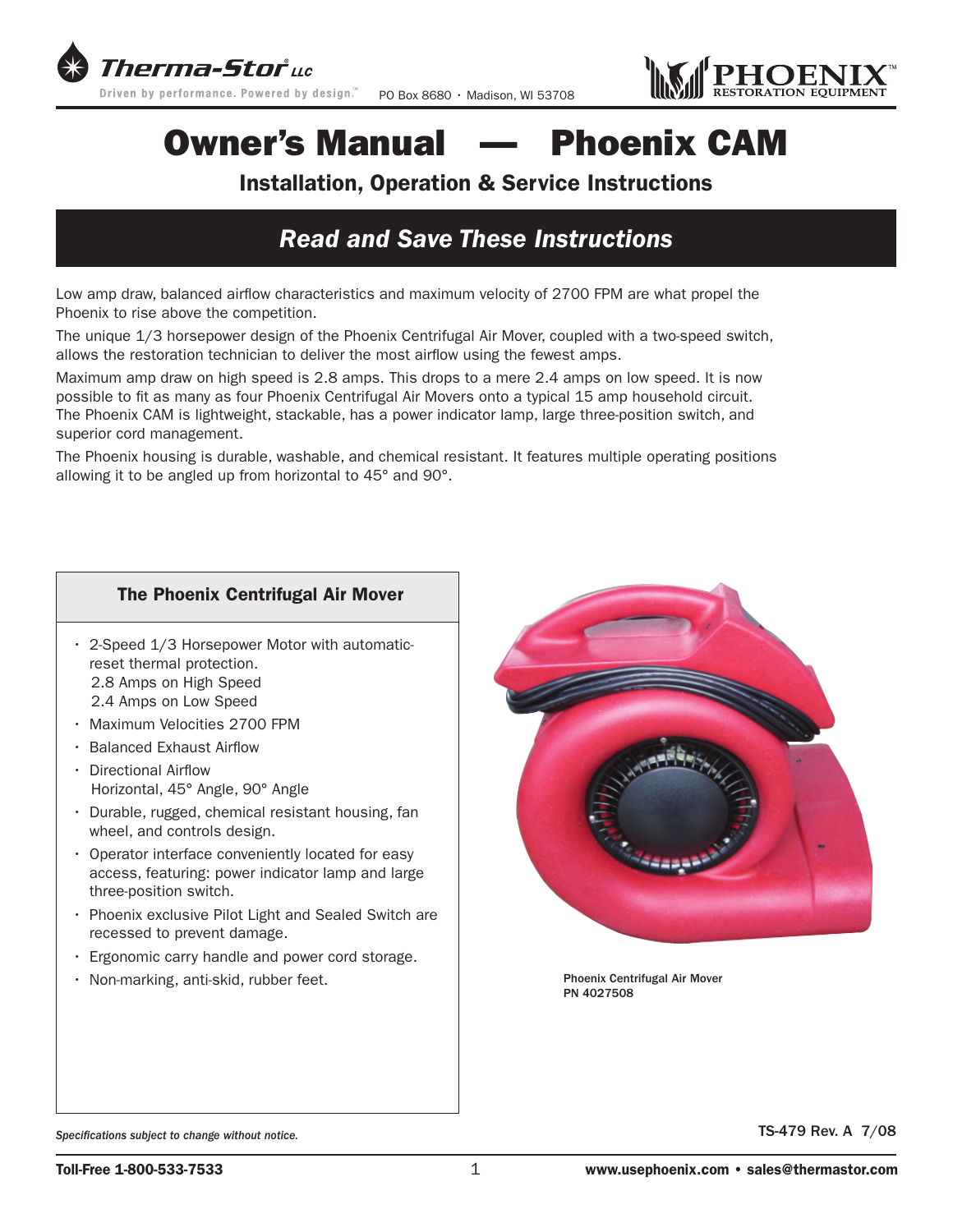#### Table of Contents

| Centrifugal Air Mover Features and Benefits1 |                                             |  |  |  |
|----------------------------------------------|---------------------------------------------|--|--|--|
|                                              |                                             |  |  |  |
| 2.                                           |                                             |  |  |  |
| 3.                                           |                                             |  |  |  |
| 4.                                           |                                             |  |  |  |
|                                              |                                             |  |  |  |
|                                              | 4.2 3-Position Drying Selector Switch4      |  |  |  |
| 5.                                           |                                             |  |  |  |
|                                              |                                             |  |  |  |
|                                              |                                             |  |  |  |
| 6.                                           | Replacement Parts and Optional Accessories4 |  |  |  |
|                                              |                                             |  |  |  |

Serial No.

Purchase Date

Dealer's Name\_\_\_\_\_\_\_\_\_\_\_\_\_\_\_\_\_\_\_\_\_\_\_\_\_\_\_\_\_

Read the operation and maintenance instructions carefully before using this unit. Proper adherence to these instructions is essential to obtain maximum benefit from your Phoenix 4027508.

## 1 Safety Information

When using any rotational electrical device basic precautions should always be followed, including the following:

#### *CAUTION! For general ventilating use only. Do not use in environments containing hazardous or explosive materials and vapors.*

- Do not operate the unit without the safety guards properly installed and secured. Do not operate the unit if the guards become damaged. Contact Therma-Stor for replacement parts.
- Always replace the guards as originally installed after servicing or cleaning the product.
- Never place your face, hands, or other susceptible body parts in the air stream, inlets, or outlet of this device.
- This fan is not a toy! Ensure children do not play with and do not have access to the equipment. Do not allow children to play with or near the unit or in its air flow.
- Do not use this fan with any solid-state speed control device.
- Do not operate unit with a cut or frayed power cord. Replace cord if it becomes damaged.
- Handle with care. Do not drop or throw the unit. The unit can be damaged under harsh treatment.
- Do not unplug the unit by pulling on the cord. Grasp the plug firmly and pull it out of the wall socket or power receptacle.
- Always use a grounded outlet.
- Never operate electrical equipment in standing water.
- Never operate with the safety grills removed. Personal injury may result.
- Do not stick your fingers or other objects through the safety grills.
- Do not restrict airflow to the unit. This may cause the unit to overheat.
- Unit should never be serviced or cleaned while it is plugged in.
- Make sure the unit is secure, stable and safe from falling over or falling down before operating.
- Do not sit or stand on the unit or use as a shelf.
- Do not leave device plugged in when not in use.
- Indoor use only. Do not expose to water or rain–store indoors.
- Use only as described in this manual.
- Use only Manufacturer's recommended attachments. Contact Therma-Stor for proper repair instructions.
- Do not pull or carry it by the power cord, use cord as a handle, close doors on cord or pull cord around sharp edges.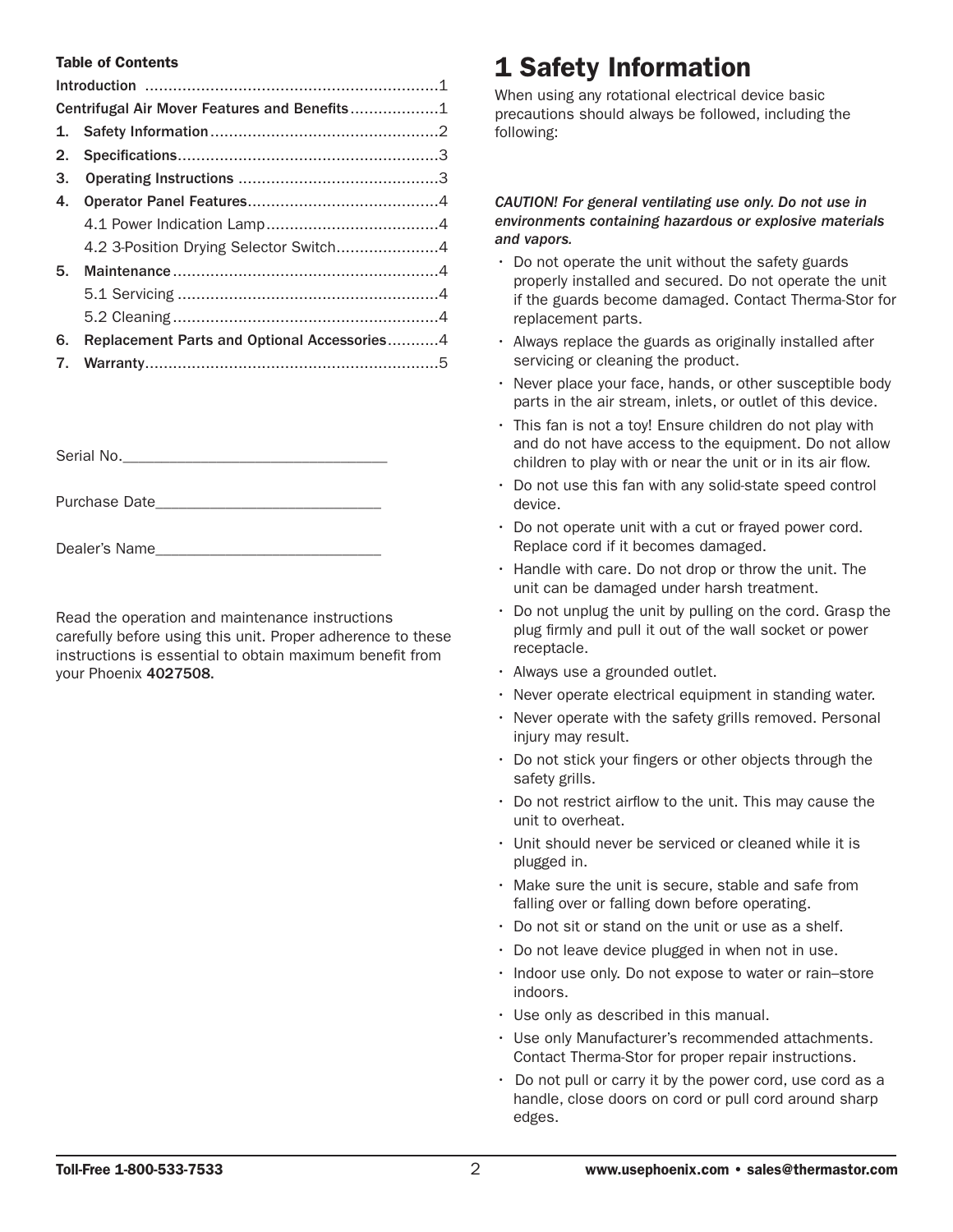- Do not run over cord.
- Keep cord away from heated surfaces.
- Do not handle power cord plug with wet hands.
- Turn off all controls before unplugging.
- Do not use when you are tired, distracted or under the influence of drugs, alcohol or medication.

### LIRE ET CONSERVER CES INSTRUCTIONS

- Risque de choc électrique Peut causer des blessures ou la mort. Débrancher toutes les alimentations en courant électrique à distance avant l'entretien ou le nettoyage.
- Ne pas utiliser l'appareil avec un cordon d'alimentation coupé ou effiloché.
- Ne pas débrancher l'appareil en tirant sur le cordon. Tenir la fiche fermement et la tirer hors de la prise murale ou la prise d'alimentation électrique.
- Toujours utiliser une prise mise à la terre.
- Ne jamais utiliser l'équipement électrique dans de l'eau stagnante.
- Ne jamais utiliser sans les grilles de protection. Des blessures risquent d'en résulter.
- Ne pas brancher plus de 8 ampères au total au différentiel.
- Vérifier la protection du différentiel avant chaque utilisation en appuyant sur le bouton " test ". Si l'appareil fonctionne correctement, le bouton " reset " ressort.
- Ne pas passer les doigts ou d'autres objets dans les grilles de protection.
- Ne pas diminuer le débit d'air arrivant jusqu'à l'appareil. L'appareil risque de trop chauffer.
- Ne pas s'asseoir ou se tenir debout sur l'appareil; ne pas l'utiliser comme étagère ou table.
- Avant de laisser un appareil aéraulique axial sans surveillance, s'assurer que les enfants n'ont pas accès à l'équipement. Ne pas laisser les enfants jouer avec l'appareil ou à proximité de l'appareil ou dans l'air qu'il projette.
- Pour réduire le risque d'incendie ou de choc électrique, ne pas utiliser ce ventilateur avec un dispositif de commande de vitesse à semi-conducteurs.

## 2 Specifications

| Part No.                                                | 4027508                                                                     |                                          |  |
|---------------------------------------------------------|-----------------------------------------------------------------------------|------------------------------------------|--|
| Power                                                   | 115 VAC, 60 hz.                                                             |                                          |  |
| Operating<br><b>Positions</b>                           | $3 - 0^\circ$ , 45°, 90°                                                    |                                          |  |
| <b>Drive Motor</b>                                      | 1/3 Horsepower, 2-Speed                                                     |                                          |  |
| Motor                                                   | Thermal cut-off                                                             |                                          |  |
| <b>Protection</b><br><b>Cord Length</b>                 | 25 Feet                                                                     |                                          |  |
| Airflow                                                 | 2700 ft/min outlet velocity                                                 |                                          |  |
| <b>Current Draw</b>                                     | 2.8 Amps High speed, 2.4 Amps Low speed                                     |                                          |  |
| Warranty                                                | One Year - 100% parts and labor<br>(all components)                         |                                          |  |
|                                                         | Three Years - Only materials and workmanship<br>of the housing are covered. |                                          |  |
| <b>Dimensions</b><br>Width<br>Height<br>Depth<br>Weight | <b>Machine</b><br>17"<br>20"<br>19.4"<br>26.5 lb                            | Shipping<br>17.3"<br>20"<br>20"<br>28 lb |  |

## 3 Operation Instructions

The Phoenix Centrifugal Air Mover is intended for use by water damage restoration, carpet cleaning, construction, and janitorial/sanitation professionals in general ventilating and structural surface drying applications. The Phoenix Centrifugal Air Mover as packaged is ready to be put into service. Inspect the unit completely for any shipping damage. Place the unit on the ground. Plug the unit into a grounded outlet and select the drying mode.

# **ACAUTION**

*CAUTION: The Phoenix Centrifugal Air Mover consumes 2.8 Amps on high speed. Do not plug devices requiring more than 9.3 Amps of current into the duplex outlet.*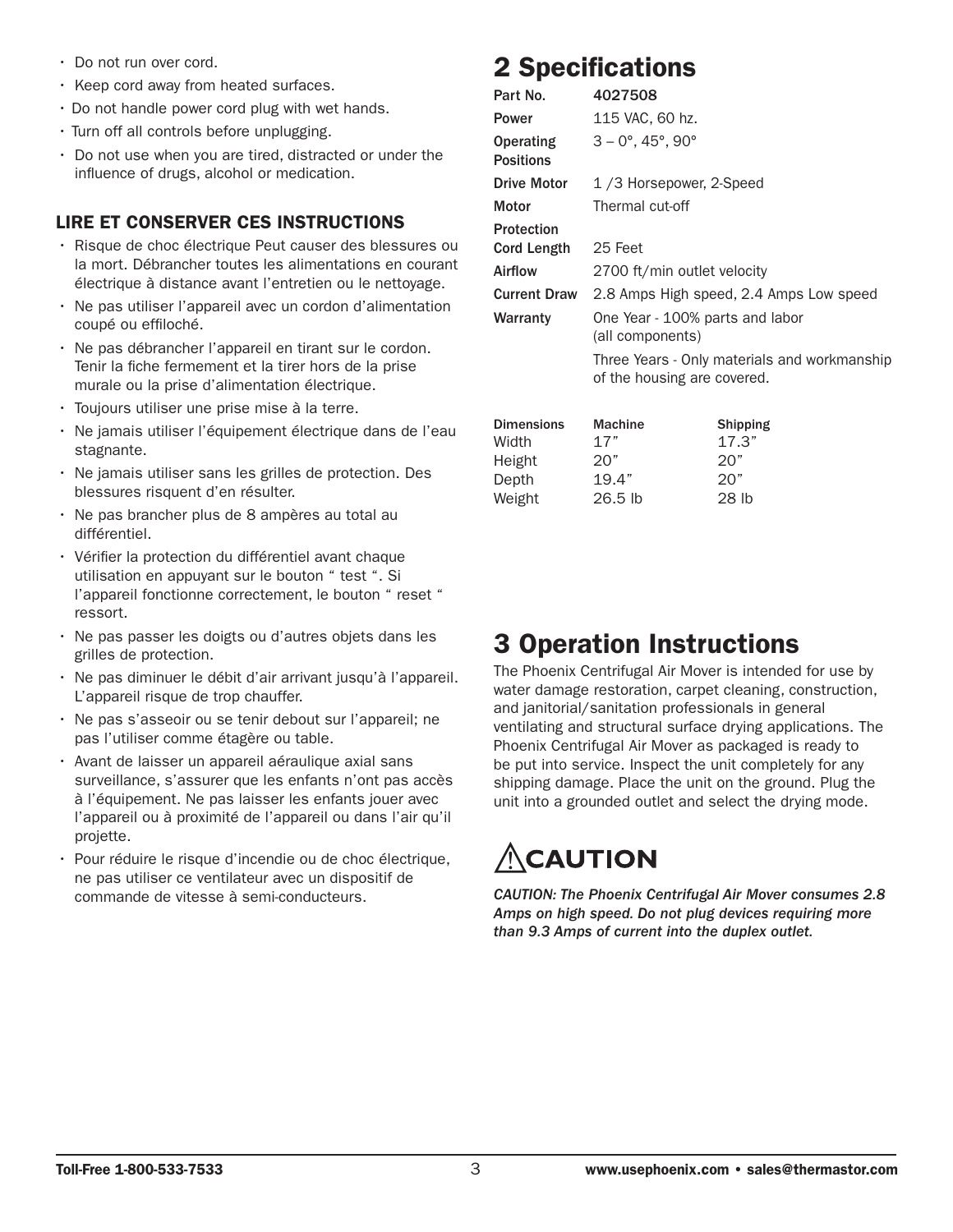## 4 Operator Panel Features

### 4.1 Power Indication Lamp

The red, sealed, high intensity AC voltage power indication lamp allows operators to visually identify the operation status of several Phoenix Centrifugal Air Movers at a distance, with a single glance. The power indication lamp will remain lit when the AC power cord is plugged into a standard "powered" AC power outlet and the 3-Position drying selector switch is in either the HIGH or LOW operation position. The power indication lamp will remain unlit when the AC power cord is unplugged, the 3-Position drying selector switch in the OFF position, or the connected, standard AC wall outlet power has been turned off.

### 4.2 3-Position Drying Selector Switch

The Phoenix Centrifugal Air Mover features a three-position switch - LOW–OFF–HIGH.

- 1. Inspect the machine for damage and airflow obstructions prior to plugging it in or operating it.
- 2. Ensure the power switch is in the OFF (middle) position.
- 3. Place the machine into the desired position for operation. Ensure that the machine rests stable and secure and will not overturn.
- 4. Turn the unit on to the desired speed, high or low.

## 5 Maintenance

# AWARNING

*WARNING: Disconnect the unit from power before servicing or cleaning. Replace the safety grill after servicing, lubrication or cleaning.* 

### 5.1 Servicing

Before each use, inspect for damage, blocked inlet or outlet, or any excess buildup of foreign material.

When the Phoenix Centrifugal Air Mover is first turned on, check for excessive vibration. If the unit vibrates excessively or if blower wheel rubs on housing, turn off the unit immediately. Have a service technician inspect the unit to locate the problem.

### 5.2 Cleaning

The housing is made of a durable and washable polyethylene. When cleaning, the use of solvents is NOT recommended.

## 6 Replacement Parts and Optional Accessories

Contact the factory at 1-800-533-7533 to order replacement parts, or optional accessories



Stackable, rugged housing